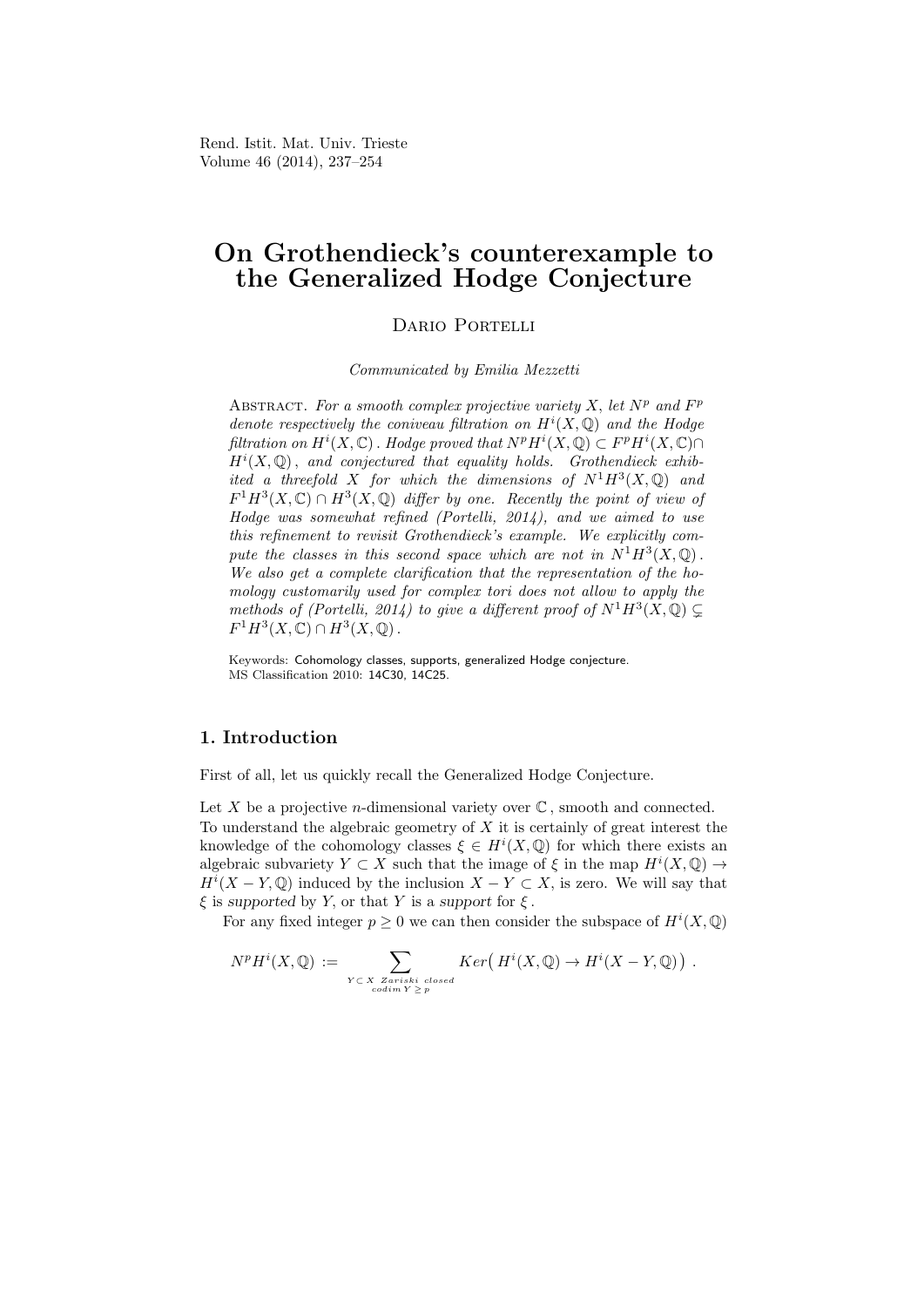When p varies the  $N^p H^i(X, \mathbb{Q})$  form a decreasing filtration of  $H^i(X, \mathbb{Q})$ , the so called coniveau filtration. Working with homology instead of cohomology, this filtration was introduced by Hodge  $([3, p. 213])$ . He always deal with single classes instead of spaces<sup>1</sup>.

In particular, Hodge gave the following necessary condition for a class  $\xi \in$  $H^{i}(X,\mathbb{Q})$  to be supported by an algebraic subvariety  $Y \subset X$ , of codimension  $\geq p$  ( for details and the proof, see § 2, Proposition 2.1). Assume that a singular  $(2n - i)$ -cycle Γ is homologous to a  $(2n - i)$ -cycle, contained into a subvariety Y as above. Let  $\alpha$  be any closed  $(2n - i)$ -form on X, which contains in any of its local expressions at least  $n - p + 1$  dz's. Then  $\int_{\Gamma} \alpha = 0$  (under suitable smoothness conditions on  $\Gamma$ ). The translation between homology and cohomology is made by means of the Poincar´e Duality, and it is implicit in the above statement that  $[\Gamma]$  and  $\xi$  are Poincaré duals each other.

As we will see, in modern terms this amounts to say that  $N^p H^i(X, \mathbb{Q})$  is contained into  $F^p H^i(X, \mathbb{C})$ , where  $F^p H^i(X, \mathbb{C}) = \bigoplus_{a \geq p} H^{a, i-a}(X)$  is a space of the Hodge filtration on  $H^{i}(X,\mathbb{C})$ . Therefore we can conclude

$$
N^p H^i(X, \mathbb{Q}) \subset F^p H^i(X, \mathbb{C}) \cap H^i(X, \mathbb{Q}) . \tag{1}
$$

After this, Hodge raised a " problem " ( [3, p. 214]; see also [4], where these contents of [3] have been presented to a large audience ) of whether the above inclusion is, actually, an equality. Over the years this problem has become known as the Generalized Hodge Conjecture ( from now on GHC, for short ). If  $i = 2p$  in (1), then the conjectured equality is the ordinary Hodge Conjecture.

Twenty eight years after [3], Grothendieck exhibited in [2] a particular abelian threefold  $X$  for which  $(1)$  is a strict inclusion, thus answering Hodge's question in the negative.

However, Grothendieck also showed that it is possible to correct the GHC simply by asking whether  $N^p H^i(X, \mathbb{Q})$  (instead of being equal to  $F^p H^i(X, \mathbb{C}) \cap$  $H^{i}(X,\mathbb{Q})$  is the maximal rational sub-Hodge structure of  $H^{i}(X,\mathbb{Q})$  which is contained into  $F^p H^i(X, \mathbb{C})$ . Of course, the abelian threefold X satisfies this amended GHC.

Let us remark here that, although Grothendieck also gives a variant of his amended GHC valid for a single class<sup>2</sup>, he puts the major emphasis in a direct comparison between the spaces at the left and right hand sides of (1).

<sup>&</sup>lt;sup>1</sup>However, it seems to us that his explicit concern to allow Y reducible (loc. cit.) is an indication that he was aware of the fact that these classes could be added together to obtain still classes of the same type.

<sup>&</sup>lt;sup>2</sup>He wrote in [2, p. 300], "..., an element of  $H^i(X, \mathbb{C})$  should belong to  $N^p H^i(X, \mathbb{Q})$ ( he certainly meant here : to the complexification of this space, N.d.A. ) if and only if all its bihomogeneous components ( i.e. the components with respect to the Hodge decomposition of  $H^i(X,\mathbb{C})$ , N.d.A.) belong to the C-vector space spanned by the right hand side of (1)."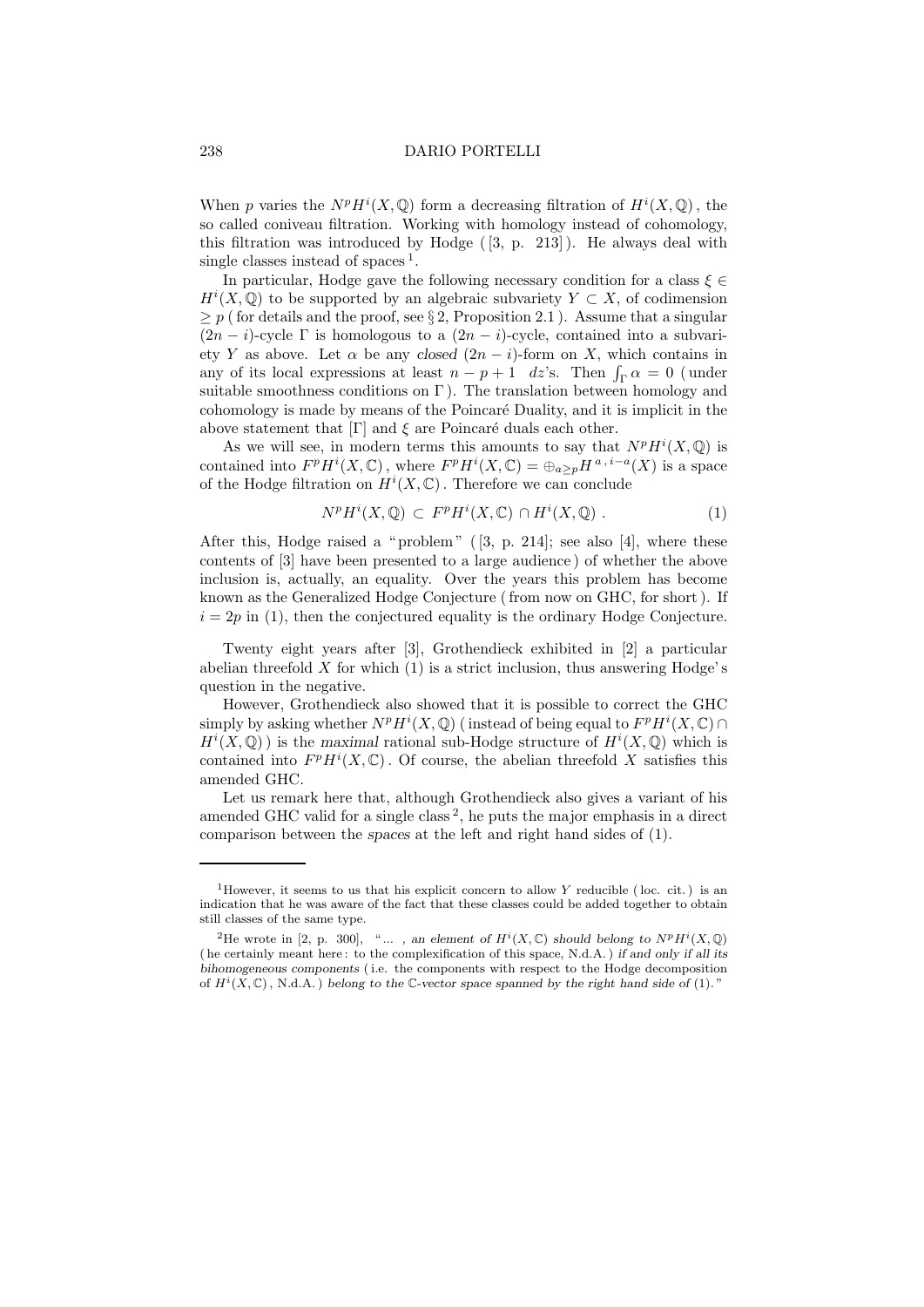The ordinary Hodge Conjecture does not require to be corrected.

Finally, to put the present paper in the right perspective we have to spend a few words about the content of [6], where we assumed a point of view which is close to that of Hodge. The starting point of that paper was the remark that, if we assume from the beginning that  $\Gamma$  is contained into the subvariety Y, then  $\int_{\Gamma} \alpha = 0$  holds true for any r-form  $\alpha$  on X, not necessarily closed, which contains in its local expressions at least  $n - p + 1$  dz's.

It is not clear to us whether Hodge was aware or not of this fact. On the one hand, he considered (limits of) integrals of a given form on suitably "small" sets, see e.g. [3, pp. 113–115], to express punctual properties of the form. On the other hand, he was looking for a handy criterion to check whether a homology class on  $X$  is algebraic or not. And the model for such a criterion was, undoubtely, Lefschetz theorem on (1, 1)-classes.

However, starting from the above remark, in [6] we proved that, if  $\Gamma$  is a suitable *r*-cycle such that  $\int_{\Gamma} \alpha = 0$  for every *r*-form containing at least  $n-p+1$ dz's, then  $\Gamma$  is contained in an algebraic subvariety Y of X, of codimension  $\geq p$ .

To prove this, the main ingredients in the proof are the following. First of all, our complex projective variety  $X$  can be thought as a smooth, compact real algebraic variety, of real dimension  $2n$ . It is rather well known that these varieties can be triangulated into simplexes which are real-analytic and semialgebraic. Moreover, it is necessary to use only certain peculiar systems of local holomorphic coordinates, of essentially (complex) algebraic-geometric nature.

All this may give rise to the feeling that, perhaps, it is rather difficult to apply the results of [6] to deal with some concrete case of the GHC.

This paper is a first attempt to make such an application. More precisely, we analized if it is possible to check that the GHC fails for the Grothendieck' s example, by an argument exclusively based on homology, in the spirit of [6]. It turns out that the customary representation of the homology classes in the case of complex tori, which we used throughout in the paper, is completely inadequate for this purpose. In a certain sense, this confirms the above feeling.

The content of the paper is as follows.

In the first section we examine in detail the two main steps which lead to the Generalized Hodge Conjecture as amended by Grothendieck, namely Hodge's necessary condition for a cohomology class to belong to  $N^p H^i(X, \mathbb{Q})$  and the translation from homology to cohomology of the whole stuff. Grothendieck's example X is briefly introduced at the end of the section. In the next three sections we undertake a thorough analysis of this example. More precisely, in  $\S 2$ , the homology and cohomology of X are quickly recalled for the reader convenience, ant to fix notations. In § 3, we determine a basis for the vector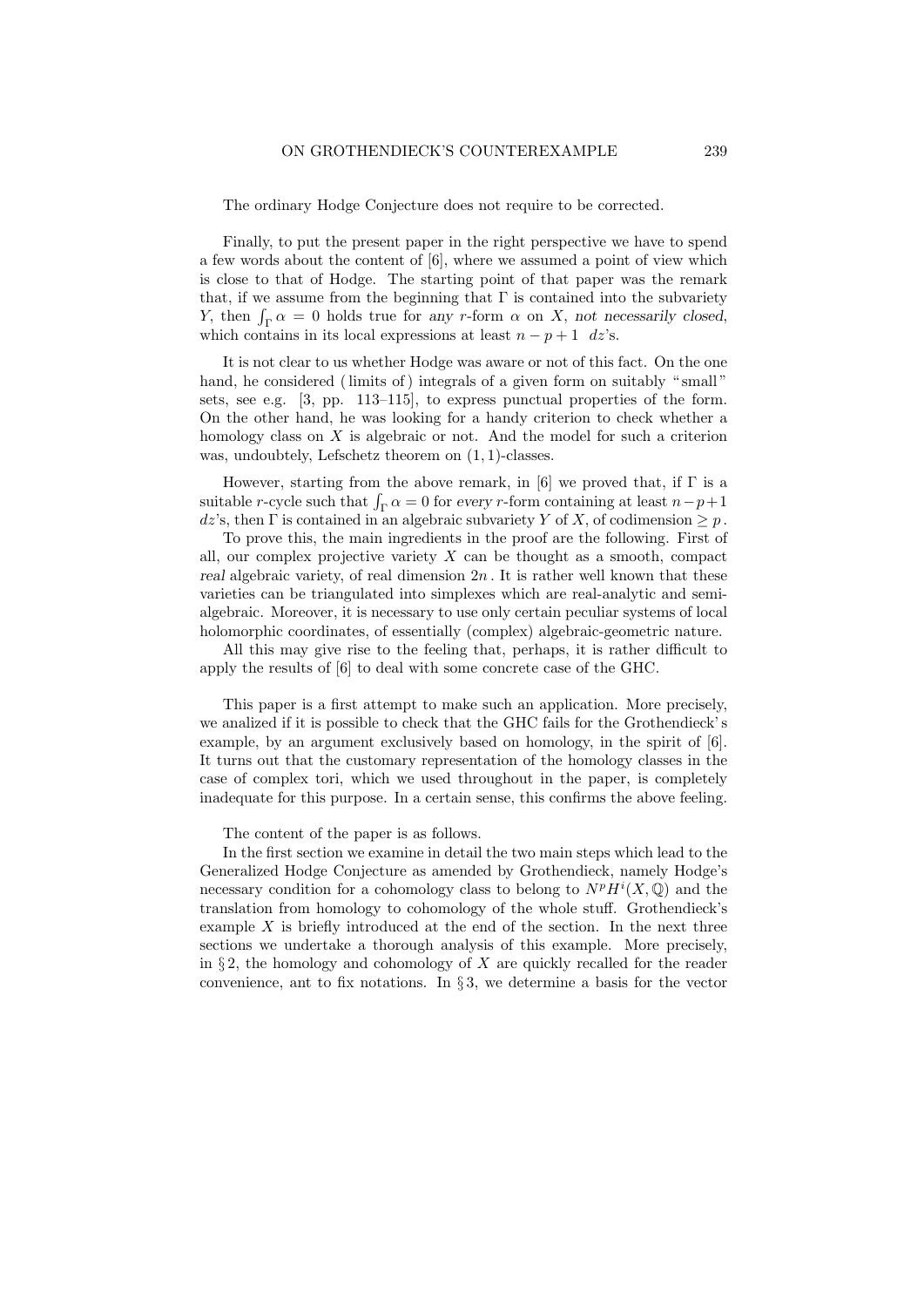space  $H^2(X, \mathbb{Q}) \cap H^{1,1}(X)$  over  $\mathbb Q$ . Moreover, for every element of such a basis, we determine a smooth, integral surface in  $X$  representing such class. In this way we obtain the surfaces  $S_1, S_2, S_3, T_1, T_2, T_3$  of X. The contribution of all these surface to  $N^1H^3(X,\mathbb{Q})$  is computed in §4. In §5 we compute  $F^1H^3(X,\mathbb{C}) \cap H^3(X,\mathbb{Q})$ , thus completing the examination of Grothendieck's counterexample to the GHC. In the last section we compare the Poincaré duals of two classes inside  $F^1H^3(X,\mathbb{C}) \cap H^3(X,\mathbb{Q})$ , only one of which belongs to  $N^1H^3(X,\mathbb{Q})$ , while the other does not. The representation of the homology classes used in the paper reveals to be completely inefficient to detect the difference between the two.

## 2. The Generalized Hodge Conjecture, from Hodge to Grothendieck

From now on we will set  $r = 2n - i$ .

Let us start with Hodge's result, which is the following :

PROPOSITION 2.1. Let  $Y \subset X$  be an algebraic subvariety, of codimension  $\geq p$ . Consider a class  $[\Gamma] \in H_r(Y, \mathbb{Q})$ . We can assume without loss of generality that the singular r-cycle  $\Gamma$  is a linear combination of  $\mathscr{C}^{\infty}$  singular r-simplexes. Let  $\alpha$  be any closed r-form on X such that every term of the expression of  $\alpha$  in any system of local holomorphic coordinates contains at least  $n - p + 1$  dz's. Then

$$
\int_{\Gamma} \alpha = 0 \tag{2}
$$

*Proof.* First of all, notice that the image of  $[\Gamma]$  in the canonical map  $H_r(Y, \mathbb{Q}) \to H_r(X, \mathbb{Q})$  induced by the inclusion  $Y \subset X$  can be represented by the same cycle  $\Gamma$ .

Notice moreover that the form which is actually integrated here is the pullback of  $\alpha$  to the various singular simplexes of Γ. An intermediate step in this pull-back procedure is the pull-back of  $\alpha$  to  $Y_{sm}$ . But  $\alpha$  contains too many dz's to be supported by  $Y_{sm}$ , hence

$$
\alpha_{|_{Y_{sm}}}\,\equiv\,0
$$

and (2) is proved.

A possible doubt here is that some simplex  $S$  of  $\Gamma$  can be contained, actually, into the singular locus of Y. But the codimension of  $Sing(Y)$  is  $\geq p+1$ , hence we can use the above argument with  $Sing(Y)$  at the place of Y, to conclude that  $\int_S \alpha = 0$ .  $\Box$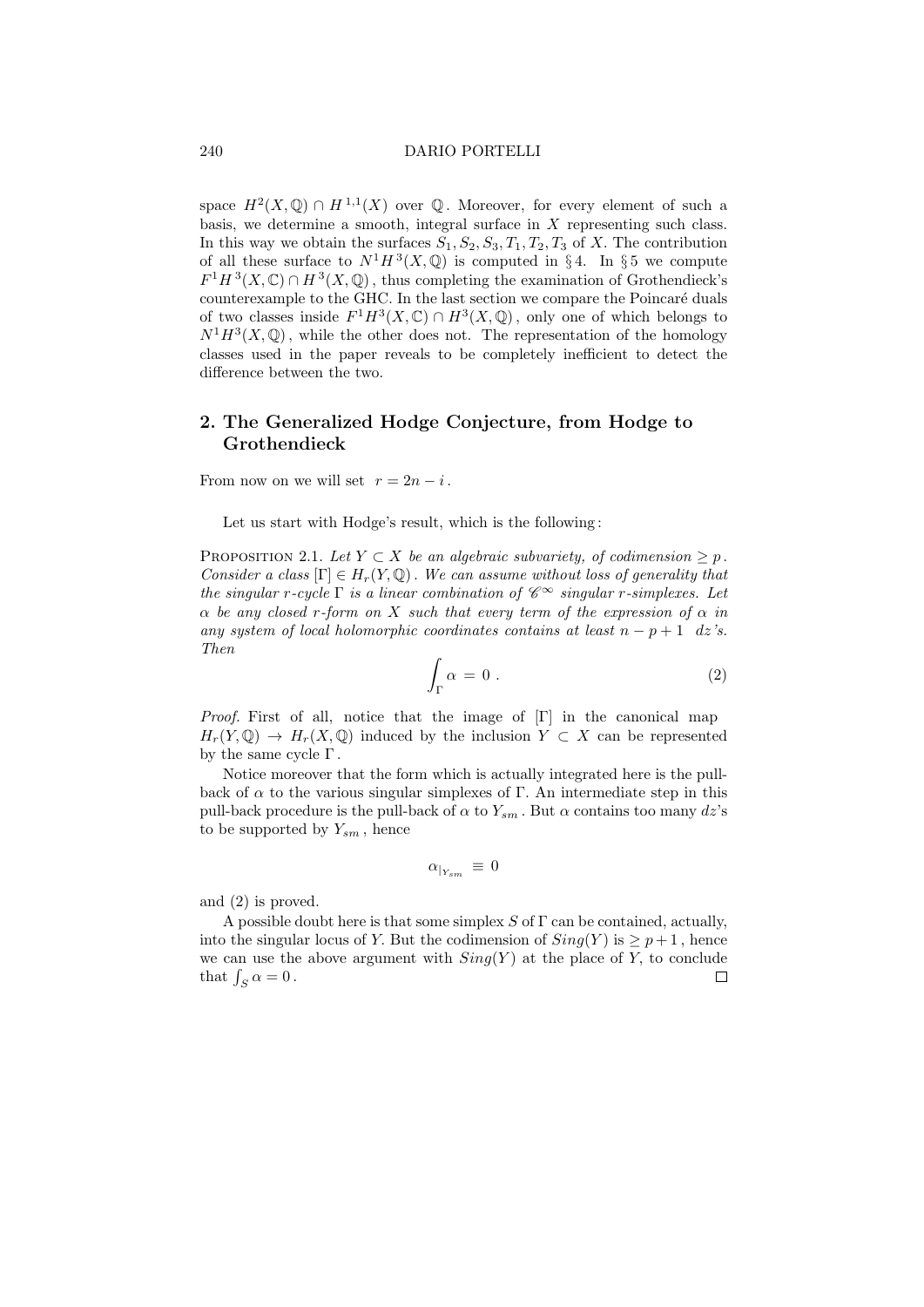REMARK 2.2. The argument given above to prove  $(2)$  does not use the assumption that  $\alpha$  is a closed form. Only the dimension of Y and the type of the form α are relevant.

To deal with the Generalized Hodge Conjecture, Grothendieck had the idea to translate everything from homology to cohomology. The device for this is the Poincaré duality isomorphism ( recall that  $i = 2n - r$  )

$$
PD: H_r(X, \mathbb{C}) \to H^i(X, \mathbb{C}) ,
$$

which works as follows. Fix  $[\Gamma] \in H_r(X, \mathbb{C})$ , and let  $j : \Gamma \to X$  denote the inclusion (cum grano salis, because  $\Gamma$  is a cycle). Then we have a well defined C-linear map

$$
\lambda_{[\Gamma]} : H^r(X, \mathbb{C}) \to \mathbb{C} \qquad \text{given by} \qquad [\omega] \mapsto \int_{\Gamma} j^* \omega .
$$

Therefore, thanks to the canonical perfect pairing

$$
\Psi: H^r(X, \mathbb{C}) \times H^i(X, \mathbb{C}) \to \mathbb{C} , \qquad \qquad ([\omega], [\omega']) \mapsto \int_X \omega \wedge \omega' , \qquad (3)
$$

there is one and only one  $[\xi] \in H^i(X, \mathbb{C})$  such that  $\lambda_{[\Gamma]} = \Psi( -, [\xi])$ . In more down-to-earth terms

$$
\int_{\Gamma} j^* \omega = \int_X \omega \wedge \xi \tag{4}
$$

for any closed r-form  $\omega$ .

The class  $[\xi] \in H^i(X, \mathbb{C})$  is called the Poincaré dual of  $[\Gamma] \in H_r(X, \mathbb{Q})$ .

The attentive reader had certainly noticed that, to introduce Poincaré duality as above, one represents cohomology classes à la de Rham, i.e. by mean of closed forms. This forces us to use cohomology with complex coefficients. How to deal with rational cohomology classes in this set-up ?

Recall that, if  $\eta$  is a closed differential s-form on X, then a period of  $\eta$  is any complex number of the form

$$
\int_{\Gamma} \eta ,
$$

where  $\Gamma$  is a s-cycle with integral coefficients. Then,  $\eta$  represents a class in  $H^s(X, \mathbb{Q})$  ( $\subset H^s(X, \mathbb{C})$ ) if and only if all its periods are in  $\mathbb{Q}$  ([8, pp. 34–35]).

With these last preparations, we have at hand everything we need to translate in cohomological terms Hodge's necessary condition.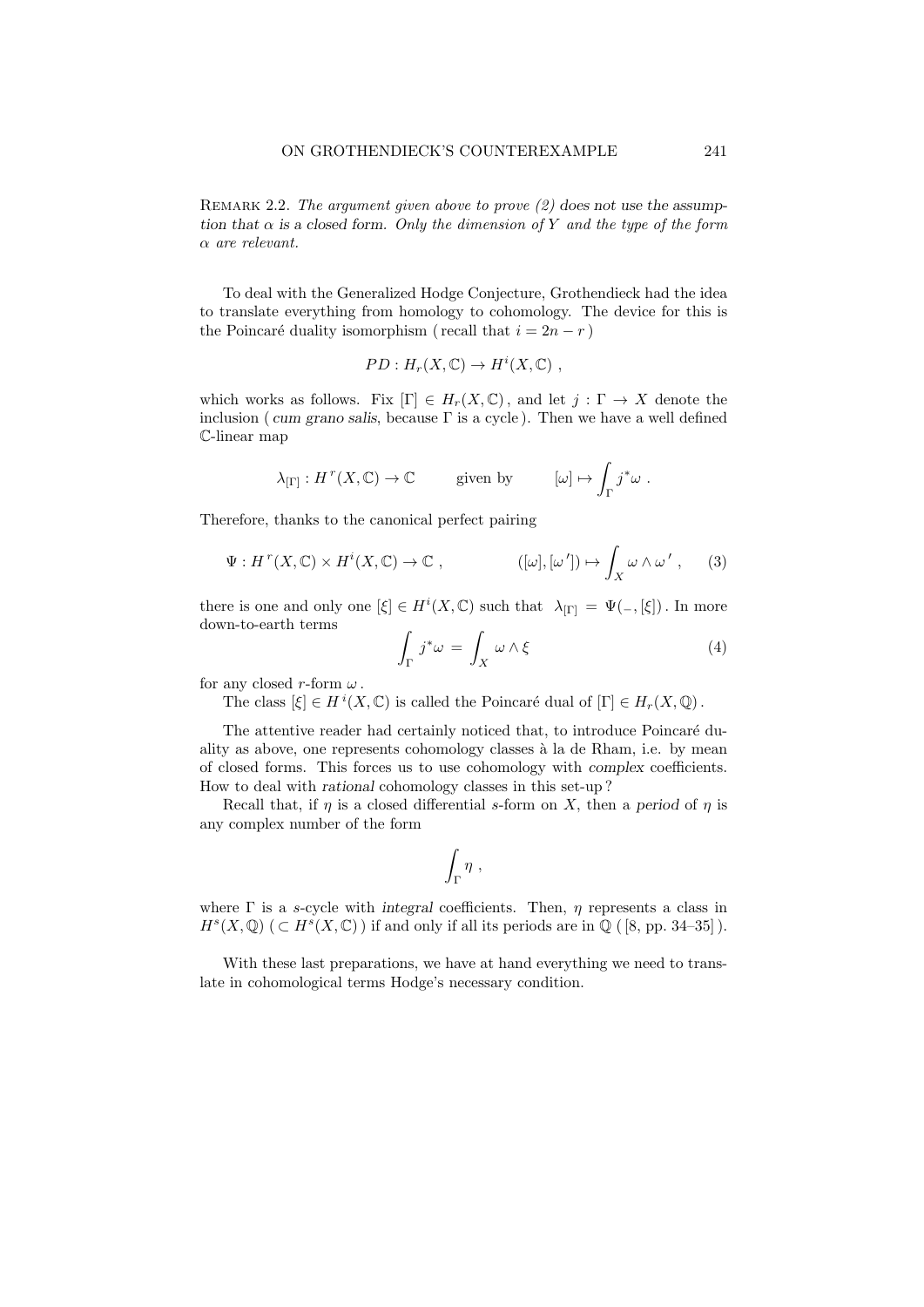Given a proper map  $f: Z \to X$ , where Z is a smooth complex projective variety, equidimensional of dimension  $t \leq n - p$ , Poincaré duality allows us to define the Gysin map  $f_*: H^{2t-r}(Z,\mathbb{Q}) \to H^i(X,\mathbb{Q})$  as the composition

$$
H^{2t-r}(Z,\mathbb{Q}) \xrightarrow{PD} H_r(Z,\mathbb{Q}) \xrightarrow{f_*=can.} H_r(X,\mathbb{Q}) \xrightarrow{PD} H^i(X,\mathbb{Q}) .
$$

For this Gysin map we have the exact sequence  $([1, \text{Coroll. } (8.2.8)])$ 

$$
H^{2t-r}(Z,\mathbb{Q}) \xrightarrow{f_*} H^i(X,\mathbb{Q}) \longrightarrow H^i(X - f(Z),\mathbb{Q}) .
$$

Let us remark that  $Y := f(Z)$  is Zariski closed inside X because f is proper. Moreover, the map  $f$  can be thought of as the composition of a resolution of the singularities  $Z \to f(Z)$  of  $f(Z) =: Y$  with the inclusion  $Y \subset X$ . All this shows that the coniveau filtration on  $H^{i}(X,\mathbb{Q})$  is also given by

$$
NpHi(X, \mathbb{Q}) = \sum_{f \text{ as above}} Im(f_{*}) .
$$

Finally, a simple weight argument shows that ( for more details the reader is referred to [6] )

$$
Im(f_*: H^{2t-r}(Z,\mathbb{Q}) \to H^i(X,\mathbb{Q})) = PD\Big(Im\big(H_r(Y,\mathbb{Q}) \to H_r(X,\mathbb{Q})\big)\Big).
$$
 (5)

Of course, Hodge's was concerned to characterize the classes in  $H_r(X, \mathbb{Q})$  which were in the image of some map  $H_r(Y, \mathbb{Q}) \to H_r(X, \mathbb{Q})$ .

The assumption on  $\alpha$  in the statement of Proposition 2.1 can be simply rephrased saying that  $[\alpha] \in F^{n-p+1}H^r(X,\mathbb{C})$ . The relation (2) then becomes, thanks to  $(4)$ ,

$$
\int_X \alpha \wedge \xi = 0
$$

for every  $[\alpha] \in F^{n-p+1}H^r(X,\mathbb{C})$ , i.e.

$$
PD([\Gamma]) = [\xi] \in (F^{n-p+1}H^r(X,\mathbb{C}))^{\perp}
$$
,

where the orthogonal subspace is taken with respect to the canonical perfect pairing (3). But it is easily computed that

$$
\left(F^{n-p+1}H^r(X,\mathbb{C})\right)^{\perp} = F^pH^i(X,\mathbb{C})\ .
$$
 (6)

In fact, if  $[\omega] \in H^{a, i-a}(X)$  with  $a \geq p$ , then  $n - p + 1 + a > n$  and therefore we have trivially  $[\omega] \wedge F^{n-p+1}H^r(X,\mathbb{C}) = 0$ . On the other hand, if  $[\omega] \in$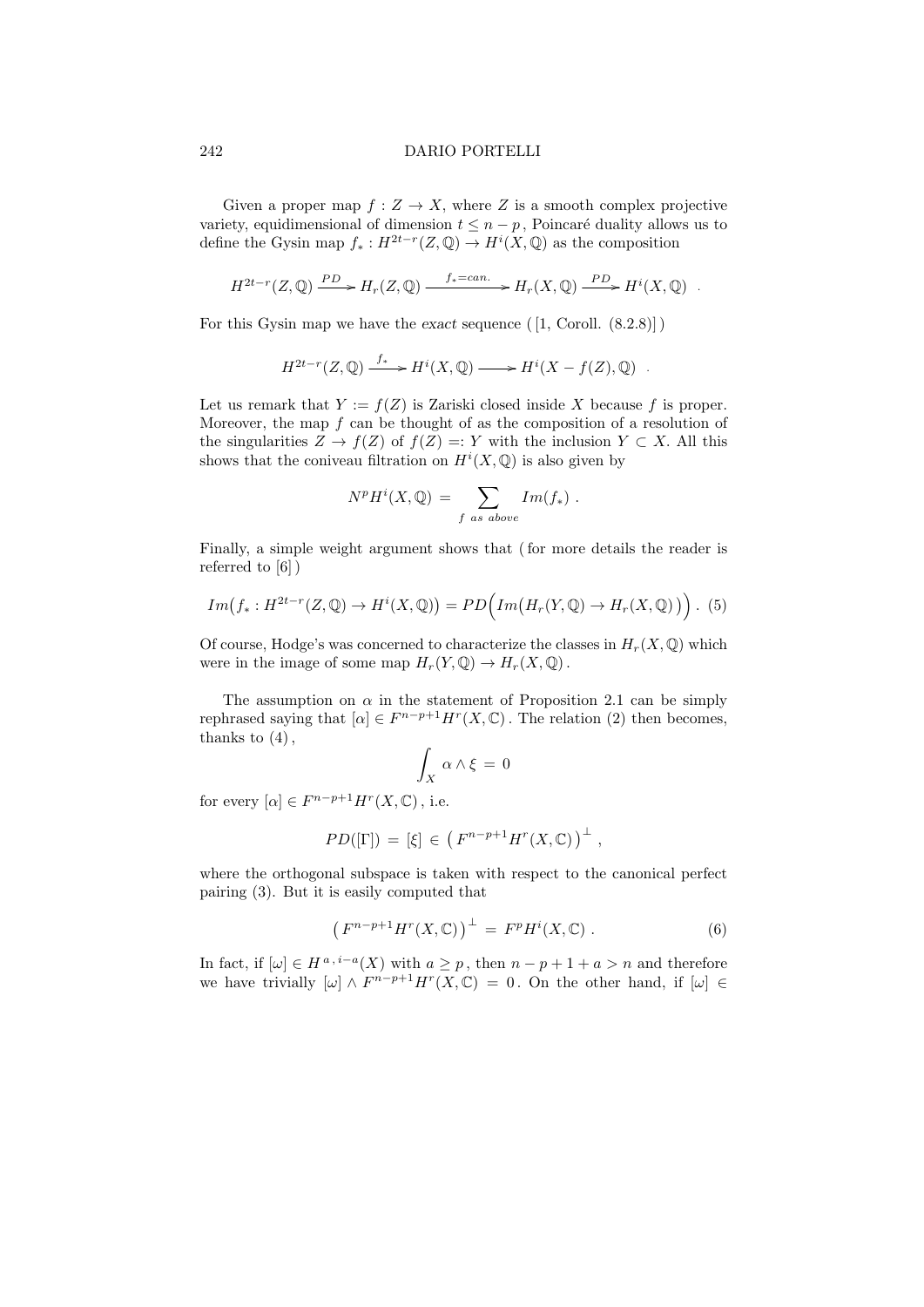$H^{a,i-a}(X)$  with  $a < p$ , then  $\ast \overline{[\omega]} \in F^{n-p+1}H^r(X,\mathbb{C})$  and it is well known that

$$
\int_X [\omega] \wedge * \overline{[\omega]} > 0.
$$

Therefore the complete translation into cohomology of Proposition 2.1 amounts to the inclusion (1).

An advantage of the coomological translation is that the Gysin maps  $f_*$ are maps of rational Hodge structures ( [7, 7.3.2] ). Hence, for any proper map  $f: Z \to X$ , where Z is a smooth complex projective variety, equidimensional of dimension  $t \leq n - p$ , we have that  $Im(f_*)$  is a rational sub-Hodge structure of  $H^{i}(X,\mathbb{Q})$ . Then, by general facts on the category of (pure) rational Hodge structures, the space  $N^p H^i(X, \mathbb{Q})$  is also a rational sub-Hodge structure of  $H^i(X,\mathbb{Q})$ .

But then, from  $N^1 H^3(X, \mathbb{Q}) \subset F^1 H^3(X, \mathbb{C})$  it follows that the Hodge decomposition of  $N^1 H^3(X, \mathbb{Q})$   $\otimes_{\mathbb{Q}} \mathbb{C}$  has necessarily the form

$$
N^1 H^3(X, \mathbb{Q}) \otimes_{\mathbb{Q}} \mathbb{C} = U^{1,2} \oplus U^{2,1}
$$
,

for suitable complex subspaces  $U^{1,2}$  and  $U^{2,1}$  of  $H^3(X,\mathbb{C})$ . Finally, since we have  $\overline{U^{1,2}} = U^{2,1}$ , we conclude that the dimension of  $N^1 H^3(X, \mathbb{Q})$  is even.

On the other hand, in Grothendieck's example the right hand side of (1) is odd-dimensional. The example is constructed as follows.

Let  $E$  be an elliptic curve over the field of complex numbers. The projective manifolds we are interested in are the abelian threefolds

$$
X := E \times E \times E = E^3.
$$

More precisely, X can be defined as follows. Let  $e_1, e_2, e_3$  denote the standard basis of  $\mathbb{C}^3$ , and let  $z_1, z_2, z_3$  denote the corresponding complex coordinates. Fix a complex number  $\tau = u + iv$ , where  $u, v \in \mathbb{R}$ , with  $v > 0$ . Then  $e_1, e_2, e_3, \tau e_1, \tau e_2, \tau e_3$  is an (ordered) basis of a lattice  $\Lambda \simeq \mathbb{Z}^6$  contained into  $\mathbb{C}^3$ , and we set

$$
X := \mathbb{C}^3/\Lambda.
$$

So everything depends on the choice of  $\tau$ . To avoid some minor difficulties, we will assume from now on that  $[\mathbb{Q}(\tau):\mathbb{Q}] \geq 3$ . Of course, we do not exclude that  $\tau$  may be a transcendental number, but if  $\tau$  is algebraic, then its degree is not 2 .

### 3. The topology of X

The homology and cohomology of complex tori is a completely standard topic. Hence this section is just for the reader convenience, and to fix the notations.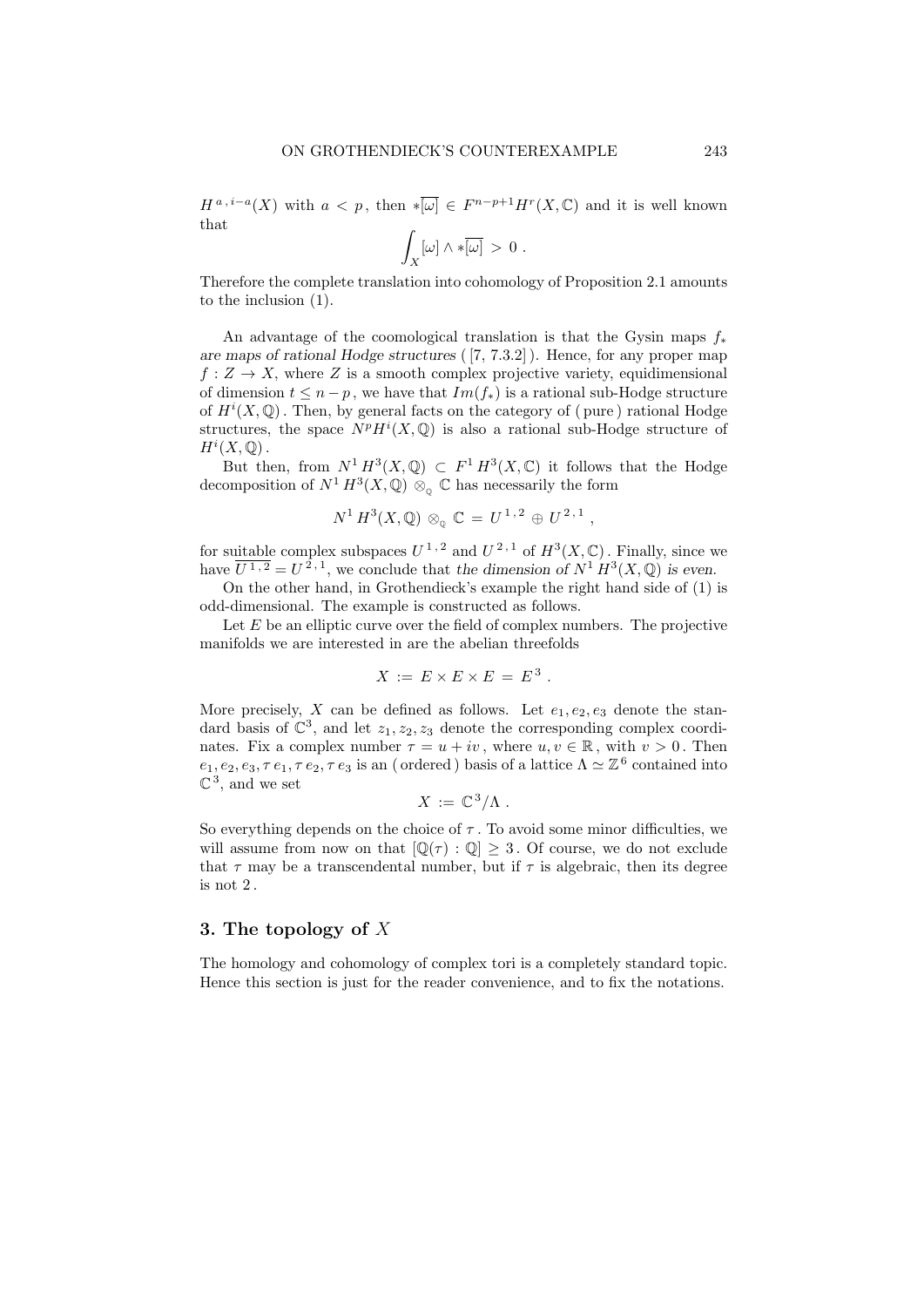We will denote by  $u_1, u_2, u_3, u_4, u_5, u_6$  the real coordinates in  $\mathbb{C}^3$  with respect to the basis of  $\Lambda$  fixed above, namely

$$
z_h = u_h + \tau u_{h+3} , \qquad h = 1, 2, 3 . \tag{7}
$$

Concerning the topology of  $X$ , let us consider integral homology first. Let  $I = [0, 1] \subset \mathbb{R}$ , and define maps  $\gamma_i : I \to \mathbb{C}^3$  by setting

$$
\gamma_i(t) = t e_i
$$
 for  $i = 1, 2, 3$  and  $\gamma_i(t) = t \tau e_{i-3}$  for  $i = 4, 5, 6$ .

If we compose these  $\gamma_i$  with the canonical map  $\pi : \mathbb{C}^3 \to X$  we get six singular 1-cycles of X, whose classes are a basis for the free abelian group  $H_1(X,\mathbb{Z})$ . So inside X there are six copies of  $S^1$ , the images of the  $\pi \circ \gamma_i$ ; we will denote them by  $C_1, \ldots, C_6$ . It is well known that a basis for  $H_r(X, \mathbb{Z})$  is then given by the classes of all the  $r$ -cycles

$$
C_{i_1} \times C_{i_2} \times \ldots \times C_{i_r}
$$
 where  $1 \leq i_1 < i_2 < \ldots < i_r \leq 6$ . (8)

Now we turn to the cohomology with complex coefficients of  $X$ . A basis for  $H^r(X, \mathbb{C})$  is given by the classes of the closed r-forms

$$
d_{H} = du_{h_1 h_2 ... h_r} = du_{h_1} \wedge du_{h_2} \wedge ... \wedge du_{h_r} , \qquad (9)
$$

where  $H = (h_1h_2 \ldots h_r)$  is a multi-index, and  $1 \leq h_1 < h_2 < \ldots < h_r \leq 6$ . A straightforward computation then shows that

$$
\int_{C_{i_1} \times C_{i_2} \times \ldots \times C_{i_r}} du_{h_1} \wedge du_{h_2} \wedge \ldots \wedge du_{h_r} = \delta_{i_1}^{h_1} \delta_{i_2}^{h_2} \ldots \delta_{i_r}^{h_r},
$$
 (10)

where the  $\delta$ 's are Kronecker's. As remarked in the previous section, then the classes of the forms (9) are also a basis for  $H^r(X, \mathbb{Q})$  over  $\mathbb Q$ .

EXAMPLE 3.1. For future use, let us show how goes the computation  $(10)$ , at least in a particular case, for  $r = 3$ . Parametrize  $C_2 \times C_4 \times C_5$  by first defining

$$
\varphi : [0,1]^3 \to \mathbb{C}^3 \qquad \varphi : (t_1, t_2, t_3) \mapsto t_1 e_2 + t_2 \tau e_1 + t_3 \tau e_2
$$

and then composing with the canonical map  $\pi : \mathbb{C}^3 \to X$ . Namely we have

$$
u_1 = 0
$$
  $u_2 = t_1$   $u_3 = 0$   $u_4 = t_2$   $u_5 = t_3$   $u_6 = 0$ .

Actually, we can consider  $\varphi$  defined in an open neighborhood of  $[0,1]^3$  inside  $\mathbb{R}^3$ , and therefore

$$
\varphi^* \left( du_2 \wedge du_4 \wedge du_5 \right) \, = \, dt_1 \wedge dt_2 \wedge dt_3 \;,
$$

which yields the result.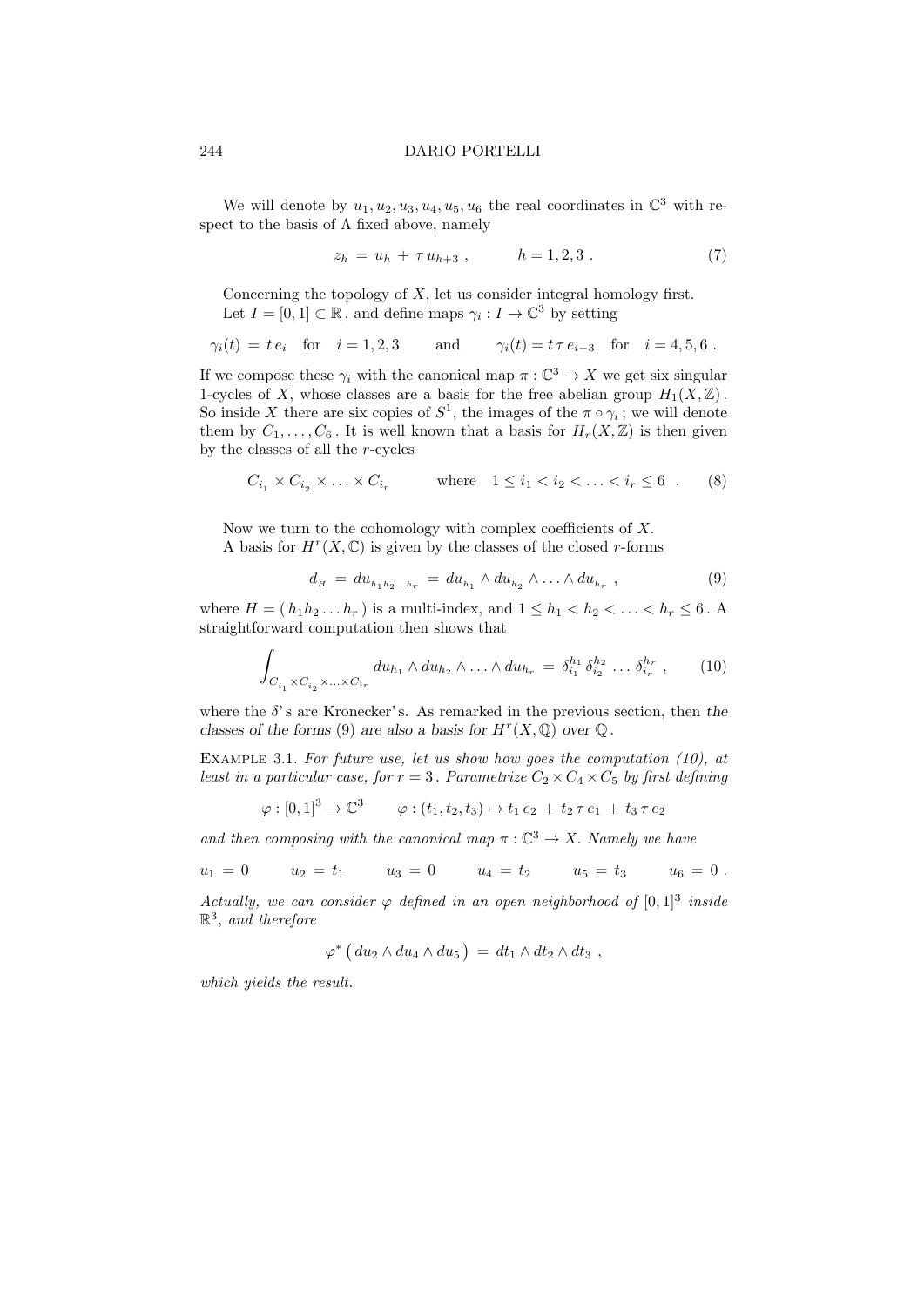We turn now to the Hodge decomposition of the spaces  $H^r(X, \mathbb{C})$ , and to their relations with  $H^r(X, \mathbb{Q})$ .

For our purposes we have to use also the basis  $dz_1, \ldots, d\overline{z}_3$  of  $H^1(X, \mathbb{C})$ . Because of (7), the simple relations between the  $dz_h$ ,  $d\overline{z}_k$  and the  $du_j$  are

$$
dz_h = du_h + \tau du_{h+3} \qquad d\bar{z}_h = du_h + \bar{\tau} du_{h+3} \qquad (11)
$$

and

$$
du_h = \left(\frac{1}{2} + i\frac{u}{2v}\right)dz_h + \left(\frac{1}{2} - i\frac{u}{2v}\right)d\bar{z}_h,
$$
  
\n
$$
du_{h+3} = -\frac{i}{2v}dz_h + \frac{i}{2v}d\bar{z}_h
$$
\n(12)

for any  $h = 1, 2, 3$ .

Finally, we can compute the various classes  $PD([C_i \times C_j \times C_k])$  with respect to the basis (9) by means of formula (4). To be precise, assume that  $\{i, j, k, l, m, n\} = \{1, 2, 3, 4, 5, 6\}$ , that  $1 \leq i \leq j \leq k \leq 6$  and that  $1 \leq l < m < n \leq 6$ . Moreover, denote by  $\sigma$  the permutation

$$
\left(\begin{array}{cccccc} 1 & 2 & 3 & 4 & 5 & 6 \\ i & j & k & l & m & n \end{array}\right) .
$$

Then it is easily checked that

$$
PD([C_i \times C_j \times C_k]) = (-1)^{sign(\sigma)+1} du_{lmn} . \qquad (13)
$$

## 4. Divisors on X

To test Hodge's and Grothendieck's guesses on  $X$  we have to produce elements of  $N^1 H^3(X, \mathbb{Q})$ . This requires a rather detailed knowledge of the surfaces on X.

PROPOSITION 4.1. A basis of the Q-module  $H^2(X, \mathbb{Q}) \cap H^{1,1}(X)$  is given by the classes

$$
\frac{i}{2v} dz_h \wedge d\bar{z}_h = du_h \wedge du_{h+3} , \qquad h = 1, 2, 3
$$
 (14)

and

$$
\frac{i}{2v} \left( dz_h \wedge d\bar{z}_k + dz_k \wedge d\bar{z}_h \right) = du_h \wedge du_{k+3} + du_k \wedge du_{h+3} \quad , \qquad h = 1, 2, 3 \; . \tag{15}
$$

Hence

$$
dim_{\mathfrak{g}}\left(H^2(X,\mathbb{Q})\cap H^{1,1}(X)\right) = 6.
$$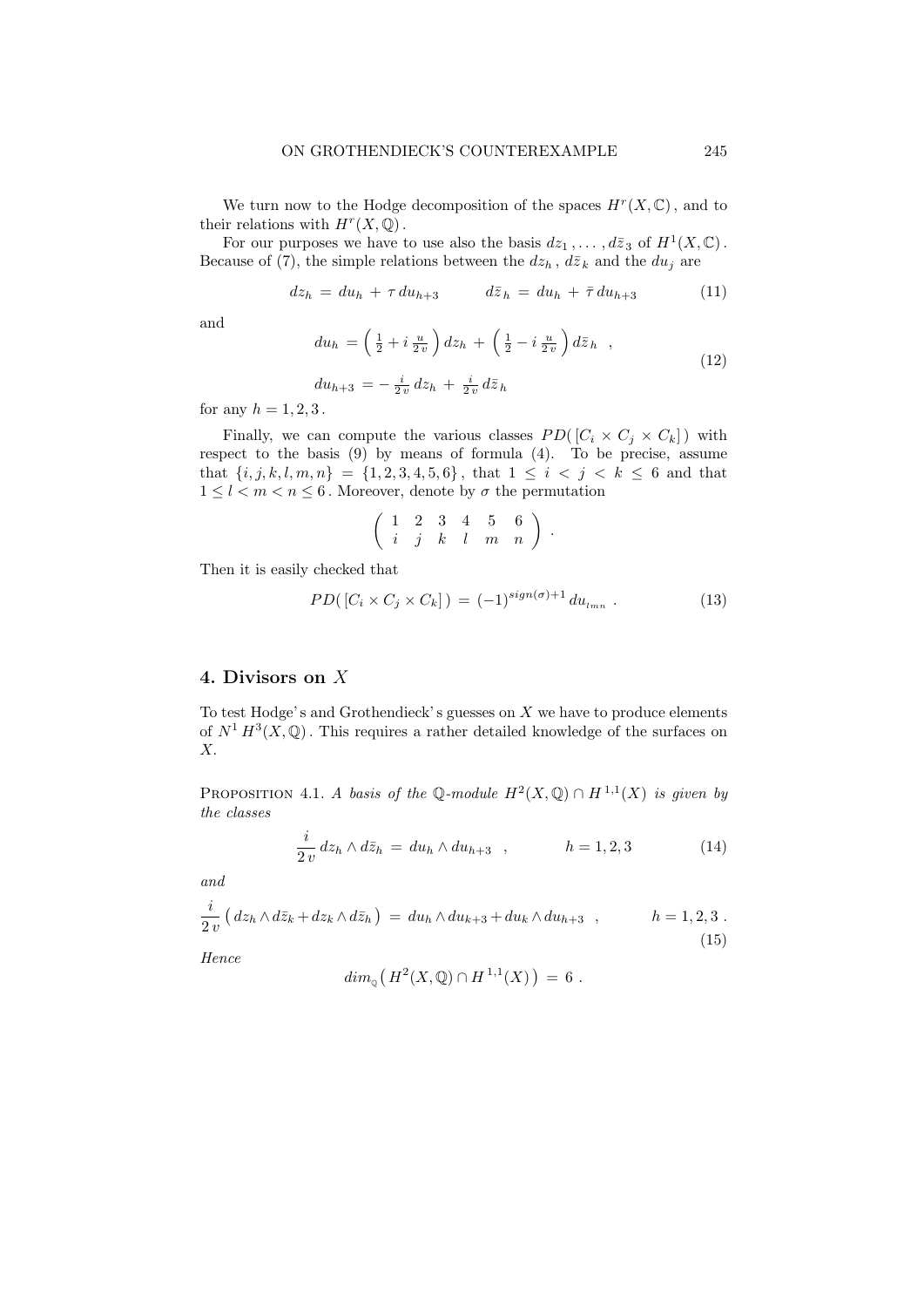Proof. Consider the closed 2-form

$$
F = \sum_{1 \leq h,k \leq 3} a_{hk} \, dz_h \wedge d\bar{z}_k = \sum_{1 \leq s < t \leq 6} b_{st} \, du_s \wedge du_t \;, \tag{16}
$$

where the  $a_{hk}$  and  $b_{st}$  are all in  $\mathbb C$ . By (10), we have that  $[F] \in H^2(X, \mathbb Q)$  if and only if all the  $b_{st}$  are in  $\mathbb Q$ . Murasaki's idea in [5] is to write

$$
F = F_1 + F_2 + F_3 + F_{12} + F_{13} + F_{23} , \qquad (17)
$$

where, for every  $h = 1, 2, 3$ ,

$$
F_h := a_{hh} \, dz_h \wedge d\bar{z}_h
$$

and for every  $1 \leq h \leq k \leq 3$ ,

$$
F_{hk} := a_{hk} dz_h \wedge d\bar{z}_k + a_{kh} dz_k \wedge d\bar{z}_h .
$$

LEMMA 4.2. F represents a rational cohomology class if and only if all the  $F_h$ and the  $F_{hk}$  represent rational cohomology classes.

*Proof.* One direction is obvious, so assume that  $F$  represents a rational cohomology class. From (11) we get the relations

$$
F_h = -2iv a_{hh} du_h \wedge du_{h+3}
$$
  
and (18)

 $F_{hk} = (a_{hk} - a_{kh}) du_h \wedge du_k + (a_{hk} \bar{\tau} - a_{kh} \tau) du_h \wedge du_{k+3} +$ 

$$
+ (a_{kh}\overline{\tau} - a_{hk}\tau) du_k \wedge du_{h+3} + (a_{hk} - a_{kh})\tau \overline{\tau} du_{h+3} \wedge du_{k+3} .
$$

This shows that each of the six terms in (17) involves different elements of the basis  $du_i \wedge du_j$  of  $H^2(X, \mathbb{C})$ , hence the lemma is completely proved.  $\Box$ 

Now, the first equation of (18) yields by (16) that

$$
-2iv a_{hh} = b_{h,h+3} .
$$

Therefore  $b_{h,h+3} \in \mathbb{Q}$  if and only if

$$
a_{hh} = \frac{i}{2v} r \quad \text{where} \quad r \in \mathbb{Q} .
$$

In other words, all the classes (14) are in  $H^2(X, \mathbb{Q}) \cap H^{1,1}(X)$ , and they are independent over Q .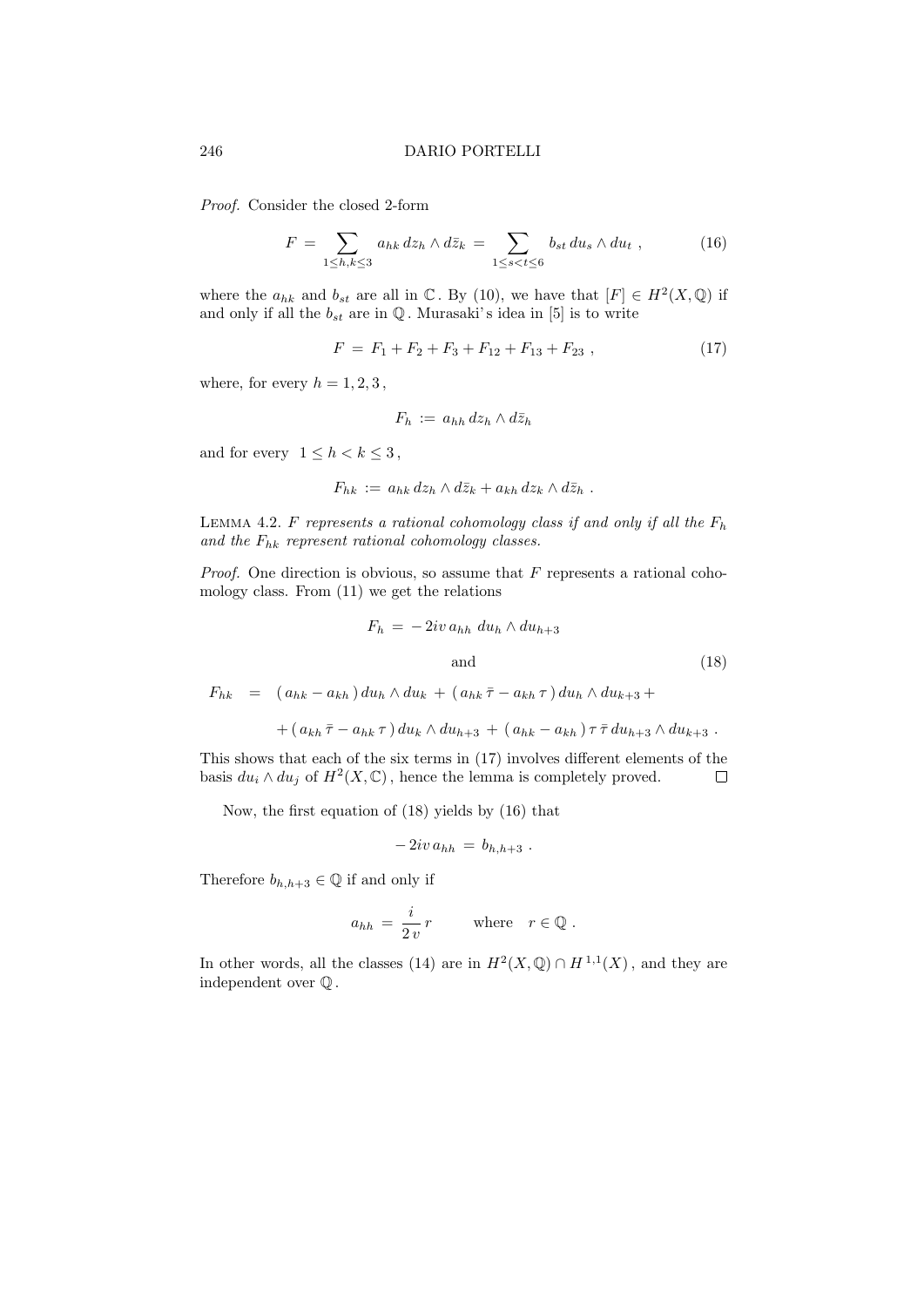Concerning the class  $F_{hk}$ , for any fixed  $1 \leq h \leq k \leq 3$ , the second relation in (18) implies that all the following numbers are rational :

 $a_{hk} - a_{kh}$ ,  $(a_{hk} - a_{kh}) \tau \bar{\tau}$ ,  $a_{hk} \bar{\tau} - a_{kh} \tau$ ,  $a_{kh} \bar{\tau} - a_{hk} \tau$ .

From this we get, in particular

$$
(a_{hk}-a_{kh})(\tau+\bar{\tau})\in\mathbb{Q}.
$$

Therefore, if  $a_{hk} - a_{kh} \neq 0$ , then necessarily  $\tau$  is an algebraic number over  $\mathbb{Q}$ , of degree  $[\mathbb{Q}(\tau):\mathbb{Q}]\leq 2$ . We ruled out this possibility at the end of §2.

Hence if F is rational, then necessarily  $a_{hk} = a_{kh} = a$  and

$$
F_{hk} = a(\bar{\tau} - \tau) (du_h \wedge du_{k+3} + du_k \wedge du_{h+3}) =
$$
  
= 
$$
- 2i a v (du_h \wedge du_{k+3} + du_k \wedge du_{h+3}).
$$

We get in this way the classes (15) of  $H^2(X, \mathbb{Q}) \cap H^{1,1}(X)$ , which are linearly independent over  $\mathbb Q$ , and are also independent of the classes (14).  $\Box$ 

Let us consider the divisors now, i.e. the surfaces on X.

First of all, the abelian surface  $E \times E$  can be embedded in X in a trivial way by setting, for an arbitrary  $P \in E$ :

$$
S_3 := E \times E \times P.
$$

The family  $\{ E \times E \times P \}_{P \in E}$  is a fibration of X. Moreover, if  $P, Q \in E$ , then  $E \times E \times P$  and  $E \times E \times Q$  are algebraically equivalent, hence they are homologically equivalent.

To determine the cohomology class of  $S_3$ , we remark that as a singular 4-cycle inside X we have  $S_3 = C_1 \times C_2 \times C_4 \times C_5$ . Then, for any closed 4-form

$$
\alpha \,=\, \sum_{\#I=4} \,b_I\; du_I\quad , \qquad \ b_I \,\in \mathbb{Q} \quad \text{ for any }\;\; I\ ,
$$

the relation (10) implies

$$
\int_{S_3} \alpha = \int_{C_1 \times C_2 \times C_4 \times C_5} \alpha = b_{(1,2,4,5)}.
$$

Therefore, (4) will be satisfied for every form  $\alpha$  if we take

$$
\omega_3 := du_3 \wedge du_6 = \frac{i}{2v} dz_3 \wedge d\bar{z}_3 . \qquad (19)
$$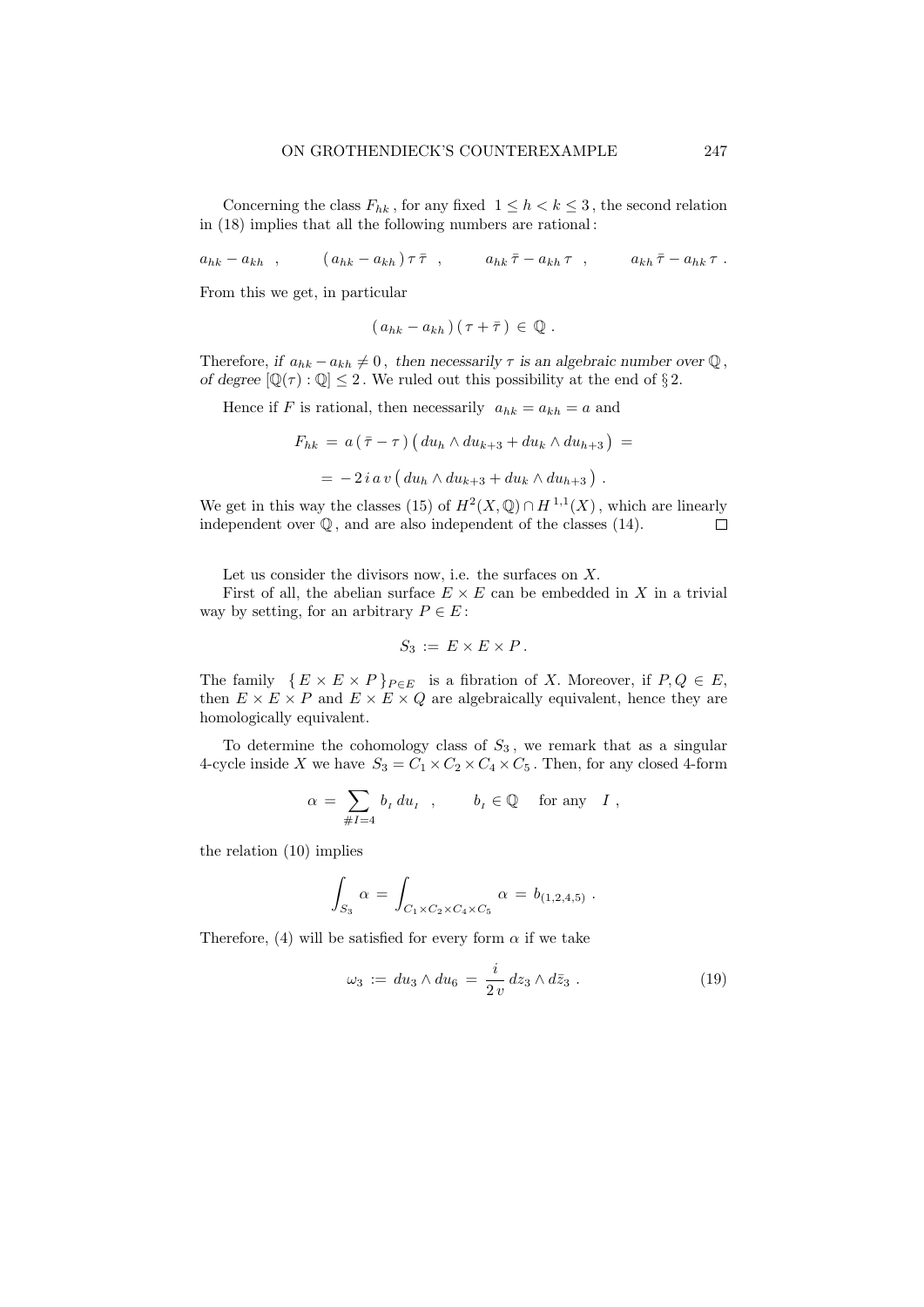In other words

$$
PD([S_3]) = \frac{i}{2v} dz_3 \wedge d\bar{z}_3 . \qquad (20)
$$

On  $X$  we have also two other obvious families of surfaces, given respectively by

$$
S_1 := P \times E \times E , \qquad S_2 := E \times P \times E .
$$

The corresponding cohomology classes, computed as above, are

$$
PD([S_1]) = \omega_1 := \frac{i}{2v} dz_1 \wedge d\bar{z}_1 , \qquad PD([S_2]) = \omega_2 := \frac{i}{2v} dz_2 \wedge d\bar{z}_2 .
$$

To produce divisors not equivalent to the  $S_i$ 's, we have to embed  $E \times E$ inside X by using the diagonal map  $\Delta: E \to E \times E$  like in

$$
f: E \times E \xrightarrow{\Delta \times id_E} E \times E \times E \tag{21}
$$

We will denote by  $T_3$  the image of  $E \times E$  in the proper map f. Two other surfaces  $T_1$  and  $T_2$  can be defined inside X as the images of the (proper) map

$$
E \times E \xrightarrow{id_E \times \Delta} E \times E \times E \quad ,
$$

and similarly for  $T_2$ .

We will determine now the cohomology class of the divisor  $T_3$ .

To compute the pull-back of forms it is better to describe the map  $f$ in (21) as follows. If  $\varepsilon_1, \varepsilon_2$  is the standard basis of  $\mathbb{C}^2$ , we have the real basis  $\varepsilon_1, \varepsilon_2, \tau \varepsilon_1, \tau \varepsilon_2$  of this space. It generates over the integers a lattice  $L \subset \mathbb{C}^2$ , and of course  $E \times E = \mathbb{C}^2/L$ . Moreover, let  $v_1, v_2, v_3, v_4$  denote real coordinates in  $\mathbb{C}^2$  with respect to  $\varepsilon_1, \varepsilon_2, \tau \varepsilon_1, \tau \varepsilon_2$ . Then the map f is induced by the map  $\mathbb{C}^2 \to \mathbb{C}^3$  given in real coordinates by

$$
u_1 = v_1 , \quad u_2 = v_1 , \quad u_3 = v_2 , \quad u_4 = v_3 , \quad u_5 = v_3 , \quad u_6 = v_4 . (22)
$$

First consequences of these relations are

$$
f^*(du_1 \wedge du_2) = 0 , \qquad f^*(du_4 \wedge du_5) = 0 .
$$

Hence, given any rational closed 4-form  $\alpha = b_{1234} du_1 \wedge du_2 \wedge du_3 \wedge du_4 + \ldots$ on  $X$ , we have

$$
f^*\alpha = -(b_{1346} + b_{1356} + b_{2346} + b_{2356}) dv_1 \wedge dv_2 \wedge dv_3 \wedge dv_4.
$$

If we set

$$
\eta_3 := du_{15} + du_{24} - du_{14} - du_{25} , \qquad (23)
$$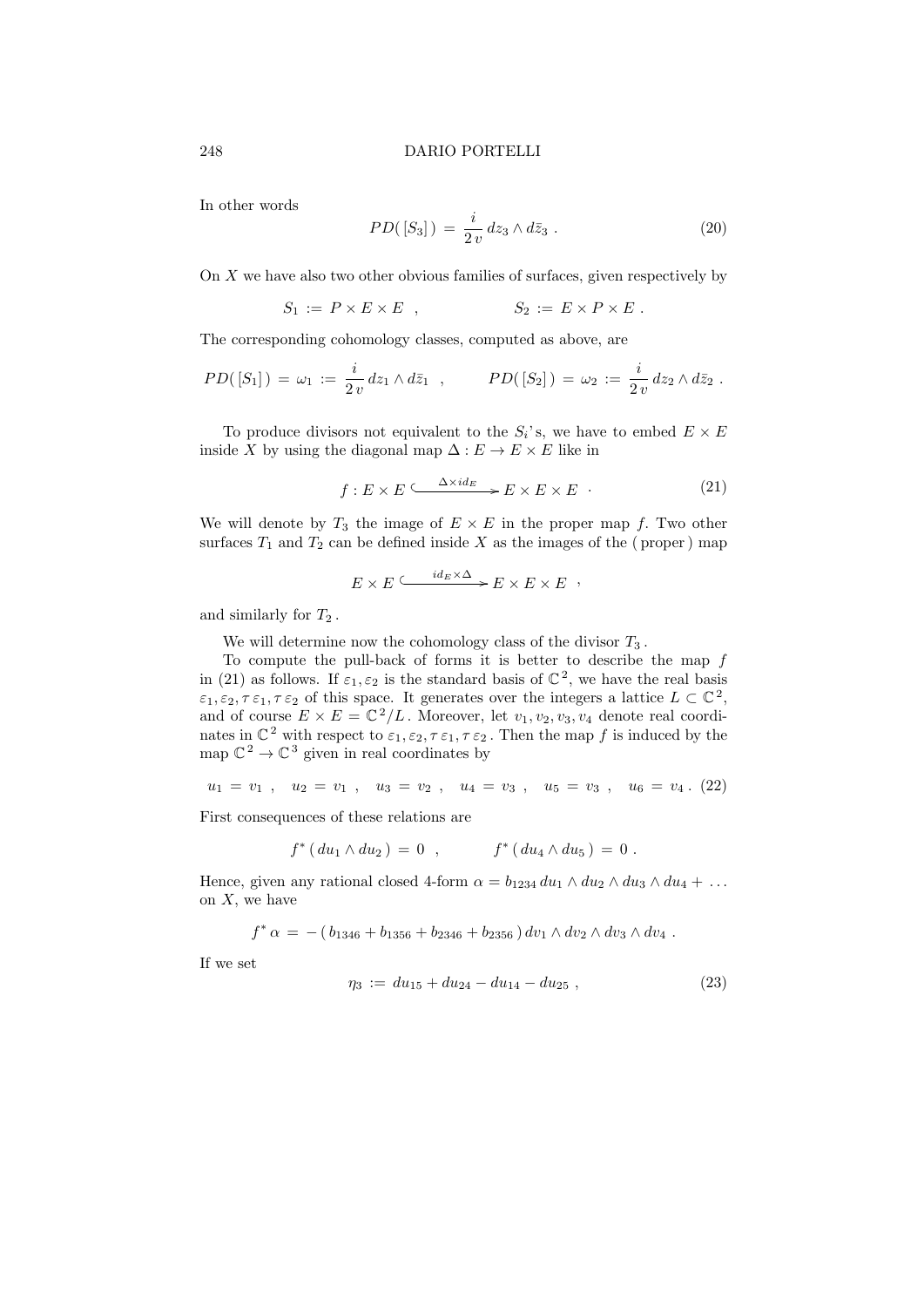it is easily checked that

$$
\eta_3 \wedge \alpha = -(b_{1346} + b_{1356} + b_{2346} + b_{2356}) du_1 \wedge du_2 \wedge \ldots \wedge du_6,
$$

and we can conclude that

$$
\int_{T_3} f^* \alpha = \int_X \eta_3 \wedge \alpha
$$

for any rational closed 4-form  $\alpha$  on X. Namely, we have that the Poincaré dual  $\sigma_3$  of  $T_3$  is represented by the closed form  $\eta_3$ , which can also be written as

$$
\eta_3 = \frac{i}{2v} \left( dz_1 \wedge d\overline{z}_2 + dz_2 \wedge d\overline{z}_1 - dz_1 \wedge d\overline{z}_1 - dz_2 \wedge d\overline{z}_2 \right), \qquad (24)
$$

thanks to  $(14)$  and  $(15)$ .

## 5. Classes of  $N^1H^3(X,\mathbb{Q})$

The purpose of this section is to compute the contribution to  $N^1H^3(X,\mathbb{Q})$ of the surfaces  $S_1, S_2, S_3, T_1, T_2, T_3$  on X, introduced in the previous section. More concretely, we will prove the

PROPOSITION 5.1. Consider the abelian threefold  $X = E \times E \times E$ , where E is the elliptic curve  $\mathbb{C}/\mathbb{Z} + \tau \mathbb{Z}$ . Here we assume that  $\tau$  is a complex number with  $\Im(\tau) > 0$ , and such that  $[\mathbb{Q}(\tau) : \mathbb{Q}] \geq 3$ . Then, for every such threefold  $N^1H^3(X,\mathbb{Q})$  contains a rational sub-Hodge structure M of  $H^3(X,\mathbb{Q})$ , with  $dim_{\scriptscriptstyle\text{O}}M = 16$ .

*Proof.* Let i denote the inclusion  $S_1 \subset X$ . We start by computing the image of the Gysin map  $i_* : H^1(S_1, \mathbb{Q}) \to H^3(X, \mathbb{Q})$ . A basis for  $H_3(S_1, \mathbb{Q})$  is given by the classes

$$
[C_2 \times C_3 \times C_5], \quad [C_2 \times C_3 \times C_6], \quad [C_2 \times C_5 \times C_6], \quad [C_3 \times C_5 \times C_6].
$$

They are sent by  $i_*$  into the same classes, viewed as elements of  $H_3(X, \mathbb{Q})$ . Finally, by (13) we conclude that  $i_*(H^1(S_1, \mathbb{Q}))$  is generated by

$$
du_{146} , du_{145} , du_{134} , du_{124} .
$$

Similarly, bases for the images of the Gysin maps for the surfaces  $S_2$  and  $S_3$ are given respectively by

 $du_{256}$ ,  $du_{245}$ ,  $du_{235}$ ,  $du_{125}$  and  $du_{356}$ ,  $du_{346}$ ,  $du_{236}$ ,  $du_{136}$ .

These twelve 3-forms are distinct elements of the basis (9) of  $H^3(X, \mathbb{Q})$ ; let  $M_1$  denote the subspace they generate.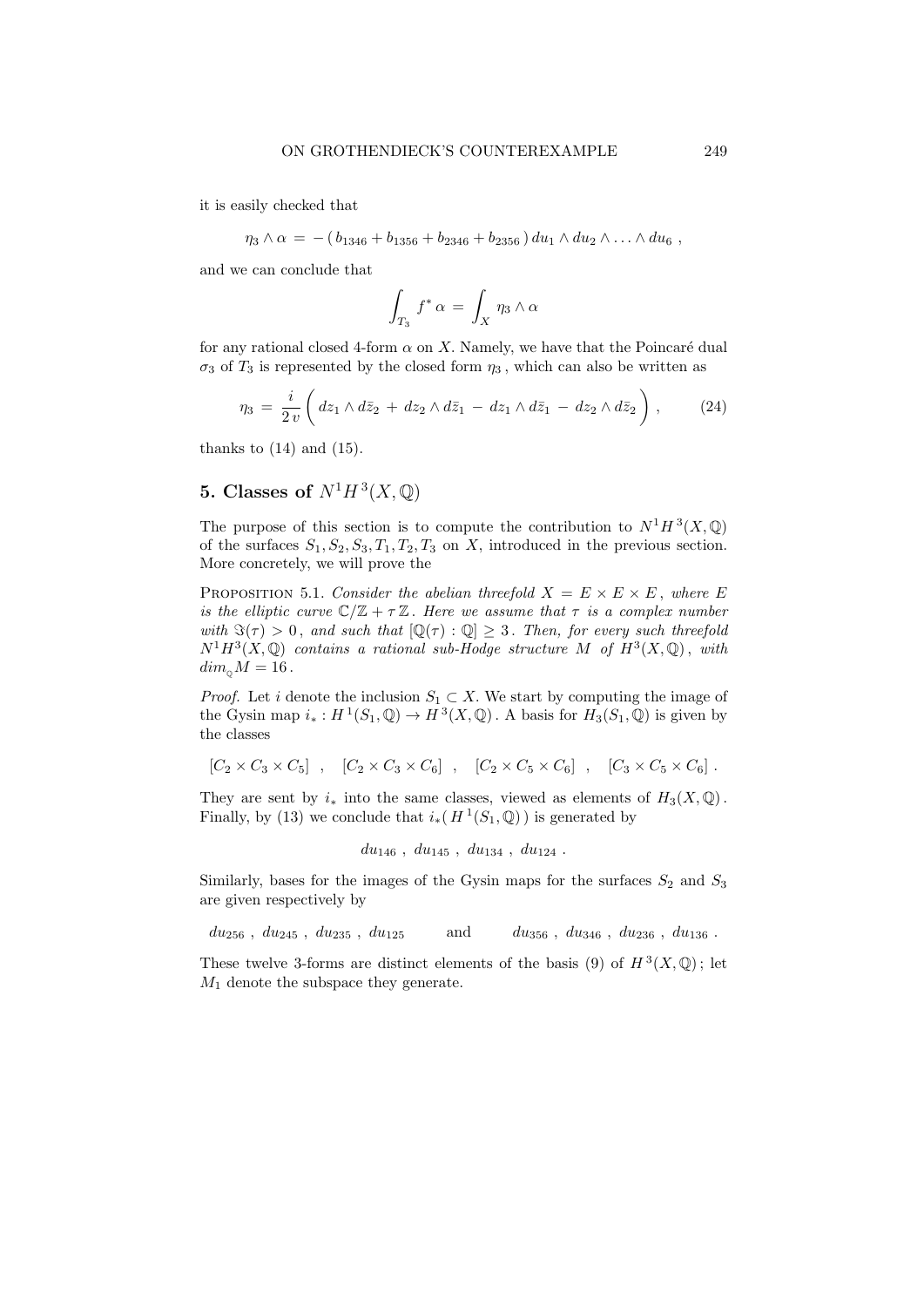The contribution of the surfaces  $T_1$ ,  $T_2$  and  $T_3$  to  $N^1H^3(X,\mathbb{Q})$  is not easily determined in homology, so we switch directly to cohomology.

Consider the map  $f$  defined in  $(21)$  (or  $(22)$ , in coordinates). The image of f was denoted by  $T_3$ ; for simplicity, we will still denote by f the inclusion of  $T_3$  into X.

LEMMA 5.2. Recall that the closed form  $\eta_3$  given in (23) represents the class  $\sigma_3 = PD(T_3)$ . The following diagram is then commutative

$$
H^{1}(X, \mathbb{Q}) \xrightarrow{f^{*}} H^{3}(X, \mathbb{Q})
$$
  

$$
H^{1}(T_{3}, \mathbb{Q})
$$
 (25)

Proof. of Lemma 5.2.

In fact, consider the following commutative diagram, where  $[X] \in H_6(X, \mathbb{Q})$ and  $[T_3] \in H_4(T_3, \mathbb{Q})$  are the fundamental classes of X and  $T_3$  respectively

$$
H^{1}(X, \mathbb{Q}) \xrightarrow{f^{*}} H^{1}(T_{3}, \mathbb{Q}) \xrightarrow{f_{*}} H^{3}(X, \mathbb{Q})
$$

$$
\xrightarrow{- \cap [T_{3}]} \left| \begin{array}{c} \n\downarrow & \n\downarrow \\
\downarrow & \n\downarrow \\
\downarrow & \n\end{array} H_{3}(T_{3}, \mathbb{Q}) \xrightarrow{f_{*}} H_{3}(X, \mathbb{Q}) .
$$

The classes  $\sigma_3$  and  $[T_3]$  are related by Poincaré duality in the following way

$$
f_*[T_3]=\sigma_3\cap [X].
$$

Then, for every  $x \in H^1(X, \mathbb{Q})$  we have by the "projection formula" and the above relation

$$
(f_* f^* x) \cap [X] = f_* (f^* x \cap [T_3]) = x \cap f_* [T_3] =
$$
  

$$
x \cap (\sigma_3 \cap [X]) = (x \cup \sigma_3) \cap [X] = (\sigma_3 \cup x) \cap [X],
$$

where the last equality is true because the degree of  $\sigma_3$  is 2. Since the Poincaré duality map is an isomorphism, the commutativity of (25) is completely proved.

 $\Box$ 

Now, the space  $Im(\sigma_3 \cup -)$  is generated by the classes of

$$
\eta_3 \wedge du_1 = \eta_3 \wedge du_2 = du_{124} - du_{125} \in M_1
$$
  

$$
\eta_3 \wedge du_3 = \underbrace{du_{134} + du_{235}}_{\in M_1} - du_{135} - du_{234},
$$
  

$$
\eta_3 \wedge du_4 = \eta_3 \wedge du_5 = du_{245} - du_{145} \in M_1
$$
  

$$
\eta_3 \wedge du_6 = \underbrace{-du_{256} - du_{146}}_{\in M_1} + du_{246} + du_{156}.
$$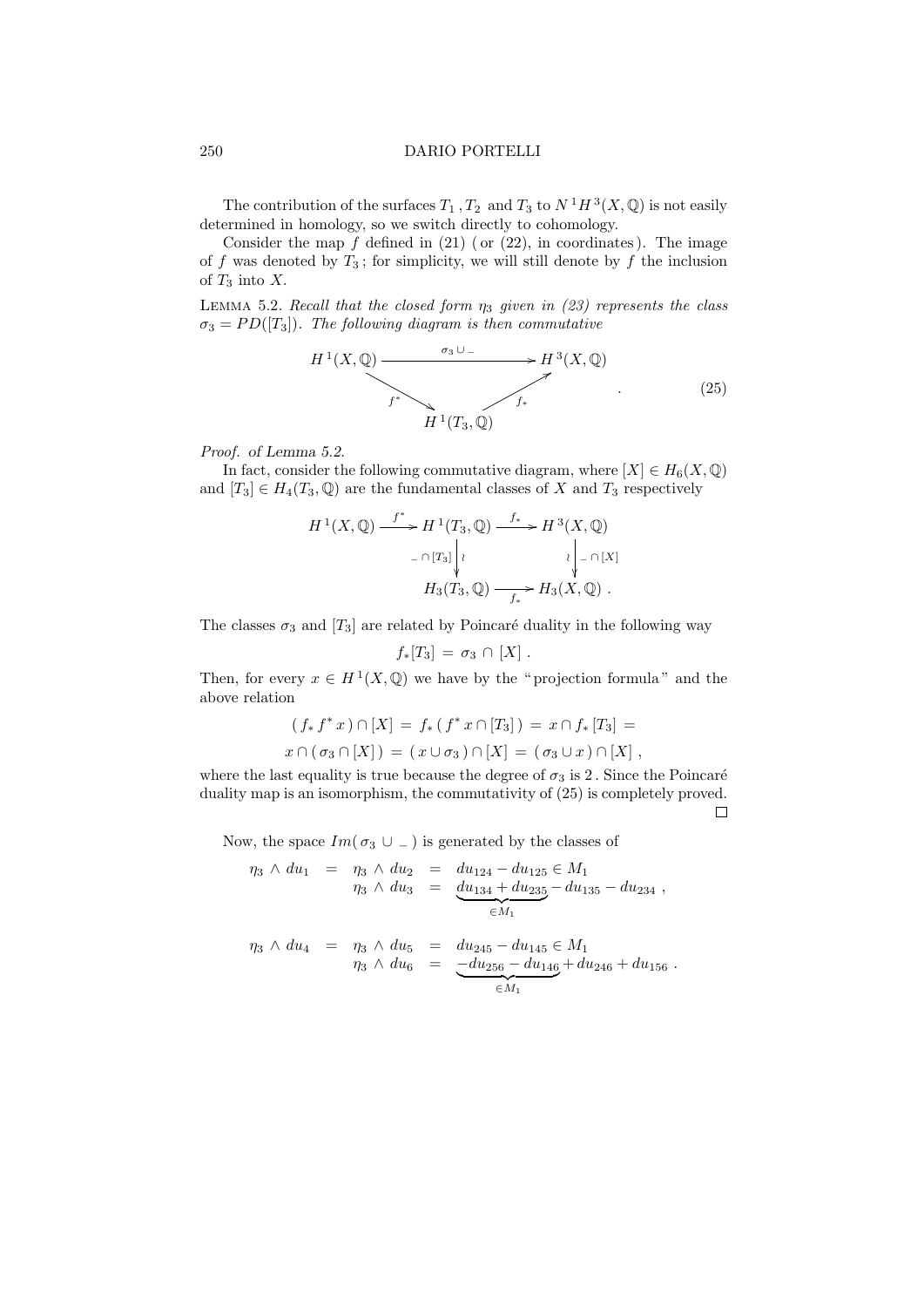These relations shows that  $Im(\sigma_3 \cup )$  has dimension four. But this forces  $f^*$  to be onto because  $dim_{\mathbb{Q}} H^1(T_3, \mathbb{Q}) = 4$ , hence  $Im(f_*) = Im(\sigma_3 \cup ...)$ .

To summarize, the contribution of  $Im(f_*)$  to the generation of the space  $N^1H^3(X,\mathbb{Q})$  is given by the classes

 $du_{135} + du_{234}$ ,  $du_{246} + du_{156}$ .

Similar computations can be performed for the surfaces  $T_1$  and  $T_2$ , which contribute to the generation of  $N^1H^3(X,\mathbb{Q})$  respectively with the classes

$$
du_{135} + du_{126}
$$
,  $du_{246} + du_{345}$  and  $du_{126} - du_{234}$ ,  $du_{156} - du_{345}$ .

Finally, denote by  $M_2$  the subspace of  $H^3(X, \mathbb{Q})$  generated by the six classes above. It is easily seen that a basis for  $M_2$  is given by

$$
du_{126} - du_{234} , du_{156} - du_{345} , du_{246} + du_{345} , du_{135} + du_{234} (26)
$$

and that  $M_1 \cap M_2 = 0$ . Then  $M := M_1 \oplus M_2$  is a rational sub-Hodge structure of  $H^3(X, \mathbb{Q})$ , contained into  $N^1H^3(X, \mathbb{Q})$ . Since  $dim_{\mathbb{Q}}M = 16$ , the proof of Proposition 5.1 is complete.  $\Box$ 

## **6.** Computation of  $F^1H^3(X,\mathbb{C}) \cap H^3(X,\mathbb{Q})$

For this computation we will exploit (6) and the fact that  $H^{3,0}(X)$  is isomorphic to  $\mathbb C$ , generated by the class of the following closed form  $\alpha$  (which we give also in terms of the base (9) )

$$
dz_1 \wedge dz_2 \wedge dz_3 = du_{123} + \tau (du_{126} - du_{135} + du_{234}) ++ \tau^2 (du_{156} - du_{246} + du_{345}) + \tau^3 du_{456}.
$$
 (27)

Then, for an arbitrary  $\omega = \sum_{1 \leq i < j < k \leq 6} r_{ijk} du_{ijk}$  where  $r_{ijk} \in \mathbb{Q}$  for any  $i, j, k$ , we have that

$$
\omega \wedge \alpha = (r_{123} \tau^3 - (r_{234} - r_{135} + r_{126}) \tau^2 + (r_{345} - r_{246} + r_{156}) \tau - r_{456}) du_{123456}.
$$

Hence  $[\omega]$  is orthogonal to  $[\alpha]$  with respect to (3) if and only if

$$
r_{123}\tau^3 - (r_{234} - r_{135} + r_{126})\tau^2 + (r_{345} - r_{246} + r_{156})\tau - r_{456} = 0. \quad (28)
$$

At the end of §2 we made the assumption  $[\mathbb{Q}(\tau) : \mathbb{Q}] \geq 3$ . Therefore, if  $\tau$  is not algebraic over  $\mathbb Q$ , of degree 3, the above relation is satisfied only if all the coefficients in it vanish. Since the linear system

$$
\begin{cases}\n r_{123} = 0 \\
 r_{234} - r_{135} + r_{126} = 0 \\
 r_{345} - r_{246} + r_{156} = 0 \\
 r_{456} = 0\n\end{cases}
$$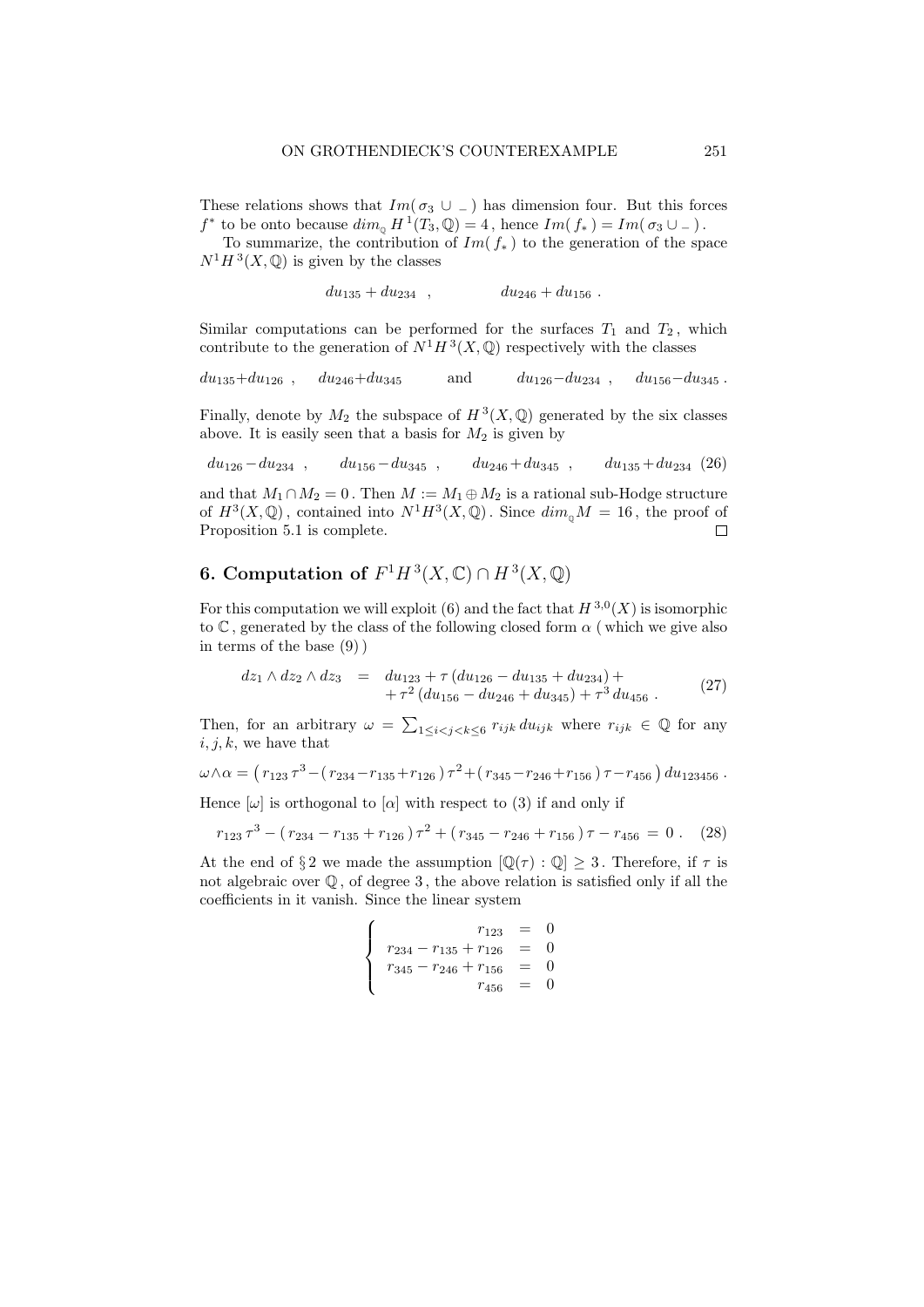has rank four, we conclude  $\dim_{\mathfrak{g}}\left(H^3(X,\mathbb{Q})\cap F^1H^3(X,\mathbb{C})\right)=16$ , and we have the following straightforward consequence of Proposition 5.1:

PROPOSITION 6.1. If  $[\mathbb{Q}(\tau):\mathbb{Q}] > 3$  (in particular, if  $\tau$  is transcendental over  $Q$ ), then <sup>1</sup>H<sup>3</sup>

$$
N^1H^3(X, \mathbb{Q}) = F^1H^3(X, \mathbb{C}) \cap H^3(X, \mathbb{Q}) ,
$$

i.e. the Generalized Hodge conjecture is true in its original form for X.

On the other hand, Grothendieck considered the case when  $\tau$  is algebraic over Q, of degree 3. Let  $f := X^3 + \mu_1 X^2 + \mu_2 X + \mu_3$  be the minimal polynomial of  $\tau$  over Q. Then relation (28) can be rewritten as

$$
(r_{234}-r_{135}+r_{126}+\mu_1 r_{123})\tau^2-(r_{345}-r_{246}+r_{156}-\mu_2 r_{123})\tau+r_{456}+\mu_3 r_{123}=0.
$$

Since  $[\mathbb{Q}(\tau):\mathbb{Q}]=3$ , we have necessarily

 $\sqrt{ }$ J  $\mathcal{L}$  $r_{234} - r_{135} + r_{126} + \mu_1 r_{123} = 0$  $r_{345} - r_{246} + r_{156} - \mu_2 r_{123} = 0$  $r_{456} + \mu_3 r_{123} = 0$ 

This linear system has rank 3 , hence

$$
dim_{\mathbb{Q}}\left(H^3(X,\mathbb{Q})\cap F^1H^3(X,\mathbb{C})\right) = 17 ,\qquad (29)
$$

.

and the Generalized Hodge Conjecture fails in its original form.

But, since we know a priori that the dimension of  $N^1H^3(X, \mathbb{Q})$  is even, (29) forces  $N^1H^3(X,\mathbb{Q}) = M$ , the space introduced in Proposition 5.1, and this is also the maximal rational sub-Hodge structure of  $F^1H^3(X,\mathbb{C})$ . Hence, the Generalized Hodge Conjecture as amended by Grothendieck is true for such threefolds X.

### 7. Final remarks

Let us set  $\varphi := d_{123} - \mu_1 d_{234} + \mu_2 d_{345} - \mu_3 d_{456}$ . Then the detailed computations performed in the last two sections show that

$$
F^1H^3(X,\mathbb{C}) \cap H^3(X,\mathbb{Q}) = \mathbb{Q}[\varphi] \oplus N^1H^3(X,\mathbb{Q}) .
$$

We would like to be able to conclude that  $[\varphi] \notin N^1H^3(X, \mathbb{Q})$  by a direct examination of  $[\varphi]$ , or, in a spirit close to Hodge's, by a direct examination of the Poincaré dual of  $[\varphi]$ . If we set

$$
\Gamma_1 := C_4 \times C_5 \times C_6 , \ \Gamma_2 := C_1 \times C_5 \times C_6 , \ \Gamma_3 := C_1 \times C_2 \times C_6 , \ \Gamma_4 := C_1 \times C_2 \times C_3
$$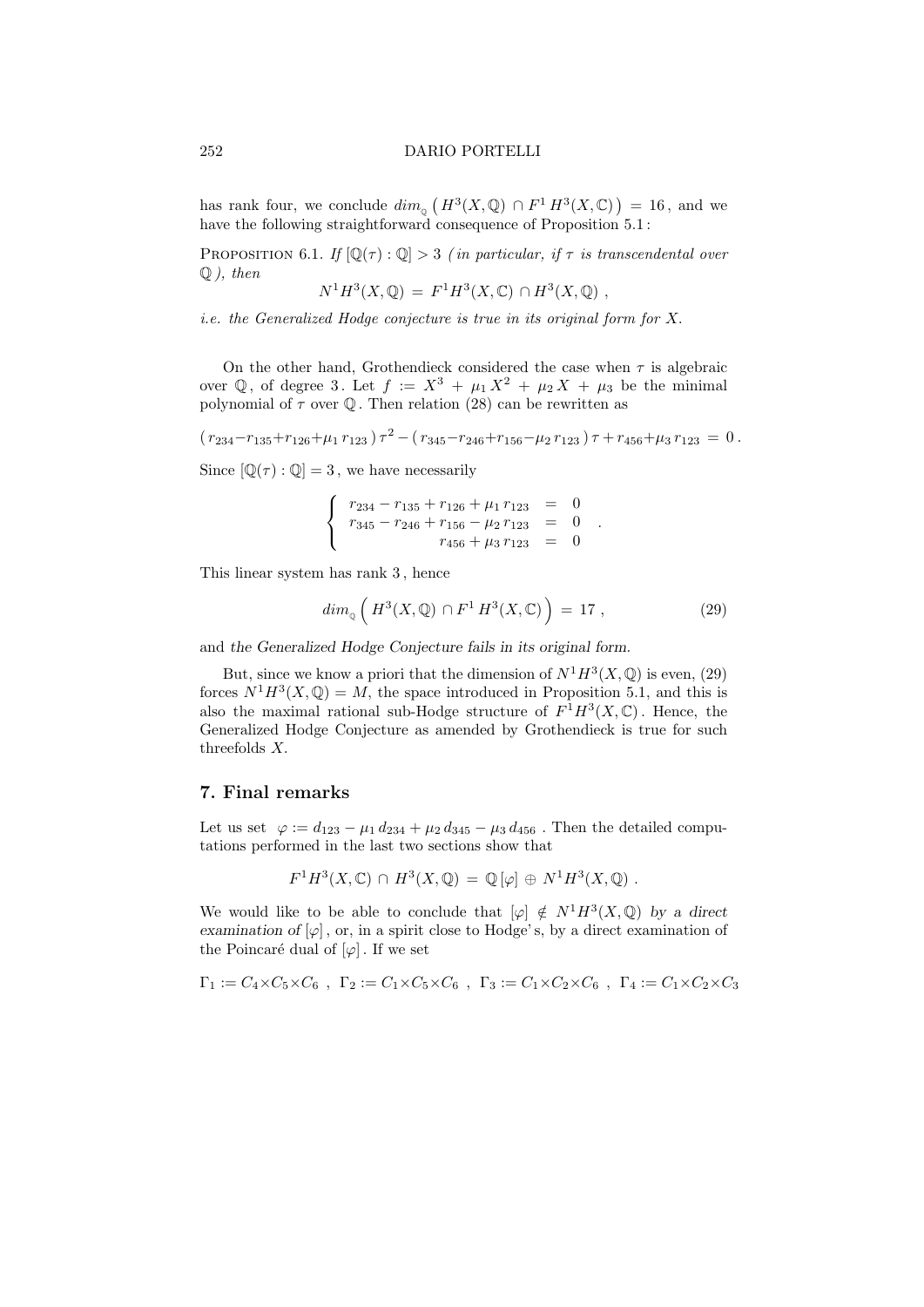then  $PD([\varphi])$  is represented by the cycle  $\Gamma := \Gamma_1 + \mu_1 \Gamma_2 + \mu_2 \Gamma_3 + \mu_3 \Gamma_4$ , where the rational numbers  $\mu_i$  are the coefficients of the minimal polynomial of  $\tau$ . Now, (10) and (27) together imply

$$
\int_{\Gamma_1} \alpha = \tau^3 \ , \qquad \int_{\Gamma_2} \alpha = \tau^2 \ , \qquad \int_{\Gamma_3} \alpha = \tau \ , \qquad \int_{\Gamma_4} \alpha = 1 \ . \tag{30}
$$

Therefore

$$
\int_{\Gamma} \alpha = \tau^3 + \mu_1 \tau^2 + \mu_2 \tau + \mu_3 = 0 ,
$$

which simply means that  $[\varphi] \in F^1 H^3(X, \mathbb{C})$ , as we already know.

The integrals (30) imply, in particular, that no one of the 3-cycles  $\Gamma_1, \ldots, \Gamma_4$ can be contained into an algebraic surface  $Y \subset X$ .

Consider now the cycles  $\Gamma_5 := C_2 \times C_3 \times C_4$  and  $\Gamma_6 := C_1 \times C_3 \times C_5$ . Then, it is easily checked that

$$
\int_{\Gamma_5+\Gamma_6} \alpha = \int_{\Gamma_5} \alpha + \int_{\Gamma_6} \alpha = \tau - \tau = 0.
$$

In particular, the computation shows also that neither of the two cycles  $\Gamma_5$  and  $\Gamma_6$  can be contained into an effective divisor on X. But

$$
PD([\Gamma_5] + [\Gamma_6]) = [d_{156} + d_{246}] \in N^1 H^3(X, \mathbb{Q}),
$$

as we have seen.

Let us add another remark on the above cycles, in the spirit of [6]. Let  $\Gamma$ denote any of the cycles  $\Gamma_1, \ldots, \Gamma_4, \Gamma_5, \Gamma_6$ . Since  $\Gamma$  is smooth, for any point  $P \in \Gamma$  we have  $T_P \Gamma \subset T_P X$ , where X denotes here the differentiable manifold underlying the projective, smooth variety. Moreover, if  $J: T_p X \to T_p X$ denotes the complex structure on the real vector space  $T_P X$ , then the non vanishing of the integral of the form  $\alpha$  on  $\Gamma$  implies that

$$
T_P \Gamma + J(T_P \Gamma) = T_P X .
$$

This relation can also be easily checked by an easy, direct computation.

To summarize, thanks to the detailed computations performed in §§ 5 and 6, we know that  $[d_{156} + d_{246}]$  is supported by an algebraic surface  $Y \subset X$ , whereas  $[\varphi]$  is not.

On the other hand, our aim would be to be able to directly determine this different nature of these two classes, by examining their respective Poincaré duals, to get a direct proof that  $N^1H^3(X, \mathbb{Q}) \subsetneq F^1H^3(X, \mathbb{C}) \cap H^3(X, \mathbb{Q})$ .